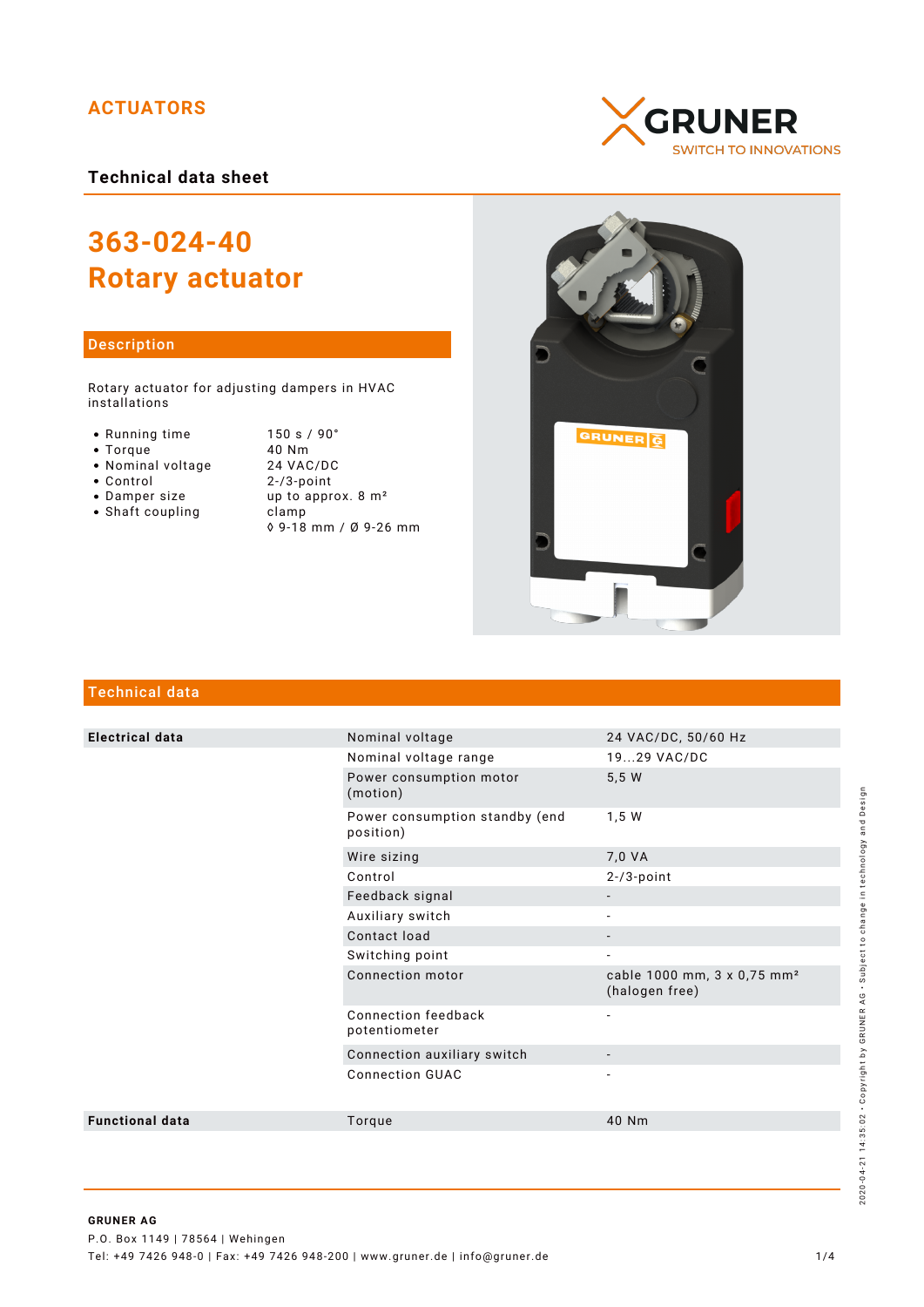

| <b>Technical data</b>  |                                         |                                                                     |  |  |
|------------------------|-----------------------------------------|---------------------------------------------------------------------|--|--|
|                        |                                         |                                                                     |  |  |
| <b>Functional data</b> | Damper size                             | up to approx. $8 \text{ m}^2$                                       |  |  |
|                        | Synchronised speed                      | ±5%                                                                 |  |  |
|                        | Direction of rotation                   | selected by switch                                                  |  |  |
|                        | Manual override                         | gearing latch disengaged with<br>pushbutton, self-resetting         |  |  |
|                        | Angle of rotation                       | 0°  max. 95° can be limited with<br>adjustable mechanical end stops |  |  |
|                        | Running time                            | $< 150$ s / 90 $^{\circ}$                                           |  |  |
|                        | Sound power level                       | $<$ 45 dB(A)                                                        |  |  |
|                        | Shaft coupling                          | clamp $\sqrt{9}$ -18 mm / Ø 9-26 mm                                 |  |  |
|                        | Position indication                     | mechanical with pointer                                             |  |  |
|                        | Service life                            | $> 60'000$ cycles $(0° - 95° - 0°)$                                 |  |  |
|                        |                                         |                                                                     |  |  |
| <b>Safety</b>          | Protection class                        | III (safety extra-low voltage)                                      |  |  |
|                        | Degree of protection                    | IP 54                                                               |  |  |
|                        | <b>EMC</b>                              | CE (2014/30/EU)                                                     |  |  |
|                        | LVD.                                    | CE (2014/35/EU)                                                     |  |  |
|                        | <b>RoHS</b>                             | CE (2011/65/EU - 2015/863/EU -<br>2017/2102/EU)                     |  |  |
|                        | Mode of operation                       | Typ 1 (EN 60730-1)                                                  |  |  |
|                        | Rated impulse voltage                   | 0,8 kV (EN 60730-1)                                                 |  |  |
|                        | Control pollution degree                | 3 (EN 60730-1)                                                      |  |  |
|                        | Ambient temperature normal<br>operation | $-30^{\circ}$ C +50 $^{\circ}$ C                                    |  |  |
|                        | Storage temperature                     | $-30^{\circ}$ C +80 $^{\circ}$ C                                    |  |  |
|                        | Ambient humidity                        | 595% r.H., non condensing (EN<br>$60730-1)$                         |  |  |
|                        | Maintenance                             | maintenance free                                                    |  |  |
| Dimensions / Weight    | Dimensions                              | 193 x 96 x 60 mm                                                    |  |  |
|                        | Weight                                  | 1600q                                                               |  |  |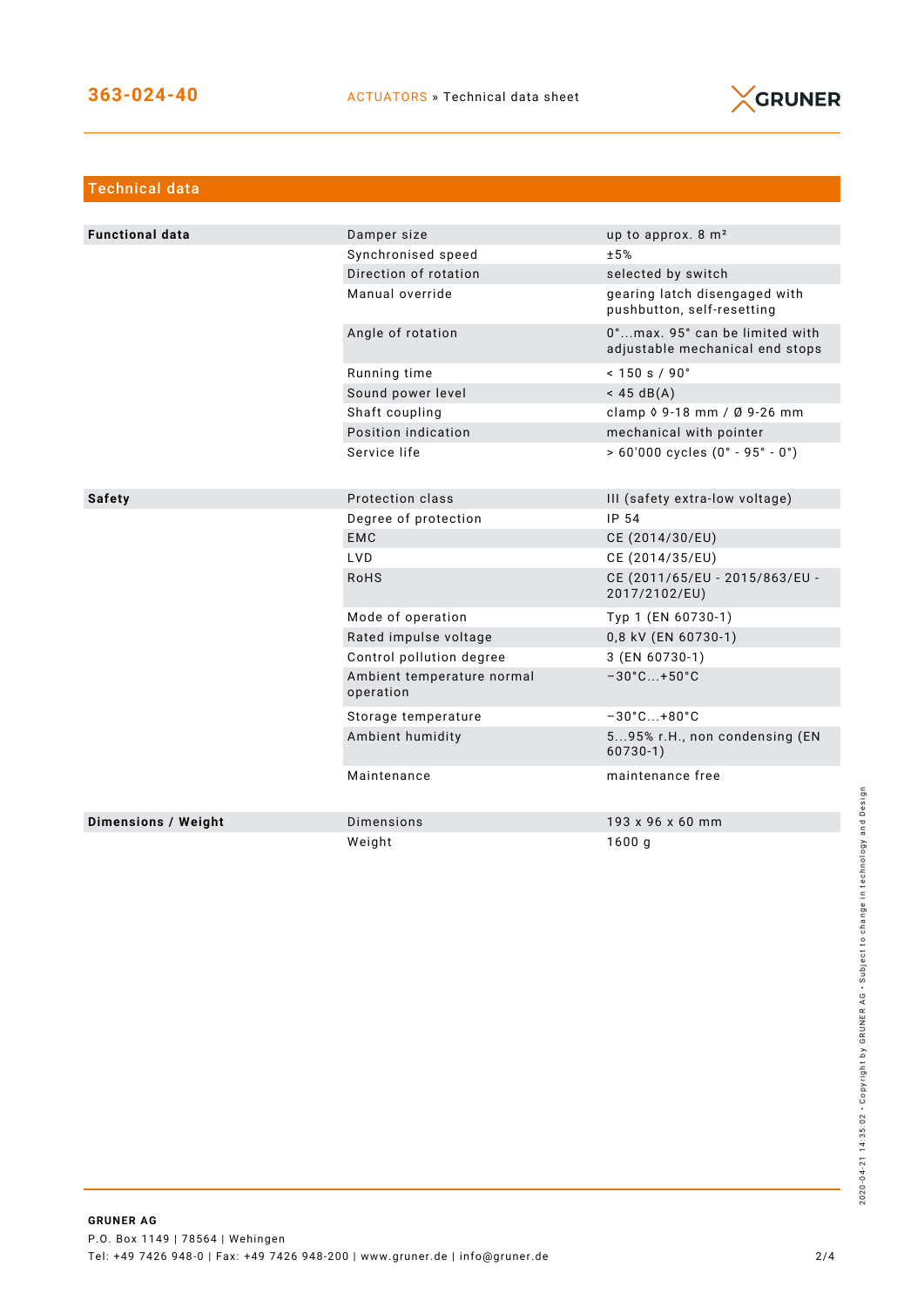

### Functionality / Properties

#### **Operating mode**

2 point:

Connect power supply to wire 1+2, actuator drives to position 1. Is also wire 3 connected to the power supply, actuator drives to position 0.

3 point: Connect power supply to wire 1+2, actuator drives to position 1. Is wire 1+3 connected to the power supply, actuator drives to position  $\Omega$ 

The actuator is overload-proof, requires no limit switches and automatically stops, when the end stop is reached.

#### **Direct mounting**

Simple direct mounting on the damper shaft with a clamp, protection against rotating with enclosed anti-rotation lock or rather at intended attachment points.

#### **Manual override**

Manual override with selfresetting pushbutton possible (the gear is disengaged as long as the button is pressed).

#### **Mode switch**

DIP switch under the case cover

R / CW: rotary direction right / clockwise L / CWW: rotary direction left / counter clockwise



#### Connector / Security Note



#### **Safety remarks**

- Connect via safety isolation transformer!
- The device is not allowed to be used outside the specified field of application, especially in airplanes.
- It may only be installed by suitably trained personnel. Any legal regulations or regulations issued by authorities must be observed during assembly.
- The device may only be opened at the manufacturer´s site.
- The device is not allowed to be disposed of as household refuse. All locally valid regulations and requirements must be observed.
- When calculating the required torque, the specifications supplied by the damper manufacturer´s (crosssection, design, installation site), and the air flow conditions must be observed.